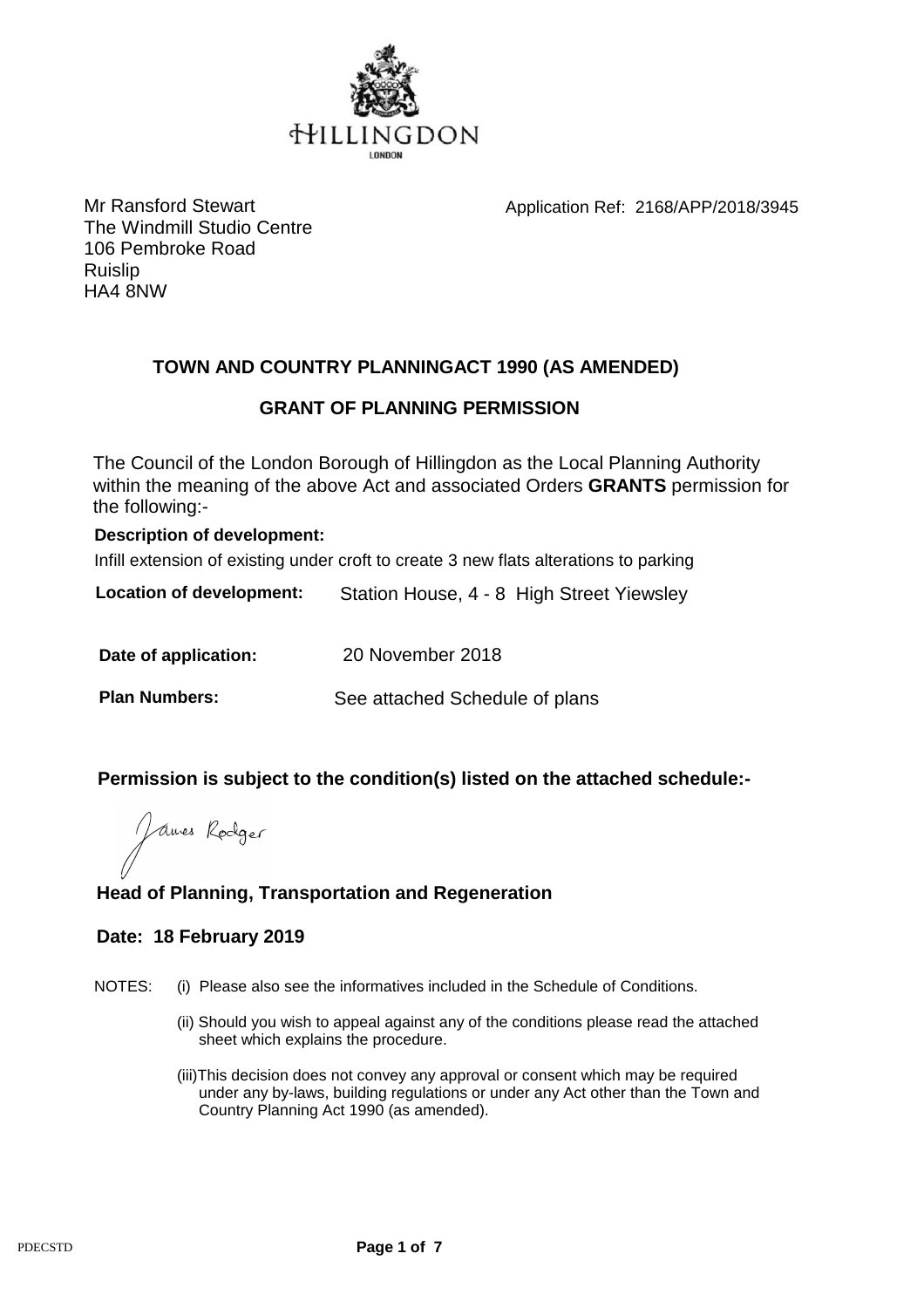### **TOWN AND COUNTRY PLANNINGACT 1990 (AS AMENDED)**

### **GRANT OF PLANNING PERMISSION**

Application Ref: 2168/APP/2018/3945

## **SCHEDULE OF CONDITIONS**

1 The development hereby permitted shall be begun before the expiration of three years from the date of this permission.

#### REASON

To comply with Section 91 of the Town and Country Planning Act 1990.

2 The development hereby permitted shall not be carried out except in complete accordance with the details shown on the submitted plans, numbers:-

FPM-YB-ZZ-00-DR-A-0002 Rev. P019 FPM-YB-ZZ-09-DR-A-1104 Rev. P0 1 FPM-YB-ZZ-09-DR-A-1102 Rev. P0 2 FPM-YB-ZZ-09-DR-A-1101 Rev. P0 4 FPM-YB-ZZ-00-DR-A-0012 and FPM-0011 Rev. P0 3.

#### REASON

To ensure the development complies with the provisions of the Hillingdon Local Plan: Part Two Saved UDP Policies (November 2012) and the London Plan (March 2016).

3 The materials to be used in the construction of the external surfaces of the development hereby permitted shall match those used in the existing building and shall thereafter be retained as such.

#### REASON

To safeguard the visual amenities of the area and to ensure that the proposed development does not have an adverse effect upon the appearance of the existing building in accordance with Policy BE15 of the Hillingdon Local Plan: Part Two Saved UDP Policies (November 2012).

4  $\cdot$  The dwelling(s) shall be constructed to meet the standards for a Category 2 M4(2) dwelling, as set out in Approved Document M to the Building Regulations (2010) 2015.

#### REASON

To ensure an appropriate standard of housing stock in accordance with London Plan policy 3.8 c, is achieved and maintained.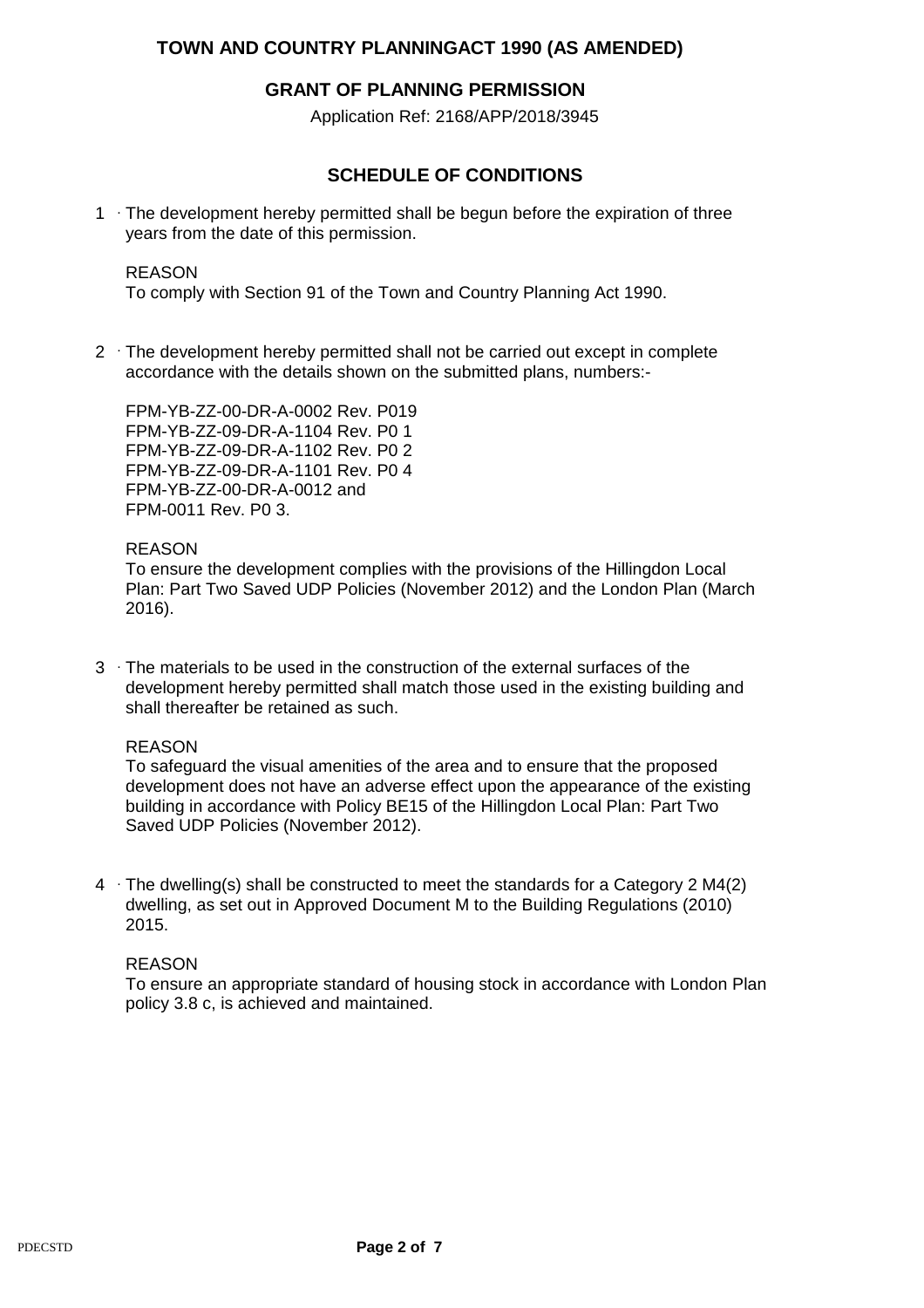# **SCHEDULE OF CONDITIONS**

5 The residential units hereby approved shall not be occupied until a parking allocation scheme has been submitted to, and approved in writing by, the Local Planning Authority. The parking allocation scheme shall, as a minimum, include a requirement that all on-site car parking shall be allocated and dedicated for the use of each of the residential units hereby approved and shall remain allocated and dedicated in such a manner for the life-time of the development.

#### REASON

To ensure that an appropriate level of car parking provision is provided on site in accordance with Policy AM14 of the Hillingdon Local Plan: Part Two Saved UDP Policies (November 2012) and Chapter 6 of the London Plan (March 2016).

- $6$   $\cdot$  No development shall take place until a landscape scheme has been submitted to and approved in writing by the Local Planning Authority. The scheme shall include: -
	- 1. Details of Soft Landscaping
	- 1.a Planting plans (at not less than a scale of 1:100),
	- 1.b Written specification of planting and cultivation works to be undertaken,

1.c Schedule of plants giving species, plant sizes, and proposed numbers/densities where appropriate

2. Details of Hard Landscaping

- 2.a Refuse Storage
- 2.b Cycle Storage
- 2.c Means of enclosure/boundary treatments

2.d Car Parking Layouts (including demonstration that 5% of all parking spaces are served by electrical charging points)

- 2.e Hard Surfacing Materials
- 2.f External Lighting
- 2.g Other structures (such as play equipment and furniture)

3. Details of Landscape Maintenance

3.a Landscape Maintenance Schedule for a minimum period of 5 years.

3.b Proposals for the replacement of any tree, shrub, or area of surfing/seeding within the landscaping scheme which dies or in the opinion of the Local Planning Authority becomes seriously damaged or diseased.

4. Schedule for Implementation

Thereafter the development shall be carried out and maintained in full accordance with the approved details.

#### REASON

To ensure that the proposed development will preserve and enhance the visual amenities of the locality and provide adequate facilities in compliance with policies BE13, BE38 and AM14 Hillingdon Local Plan: Part Two Saved UDP Policies (November 2012) and Policy 5.17 (refuse storage) of the London Plan (March 2016).

### **INFORMATIVES:**

1 The decision to GRANT planning permission has been taken having regard to all relevant planning legislation, regulations, guidance, circulars and Council policies, including The Human Rights Act (1998) (HRA 1998) which makes it unlawful for the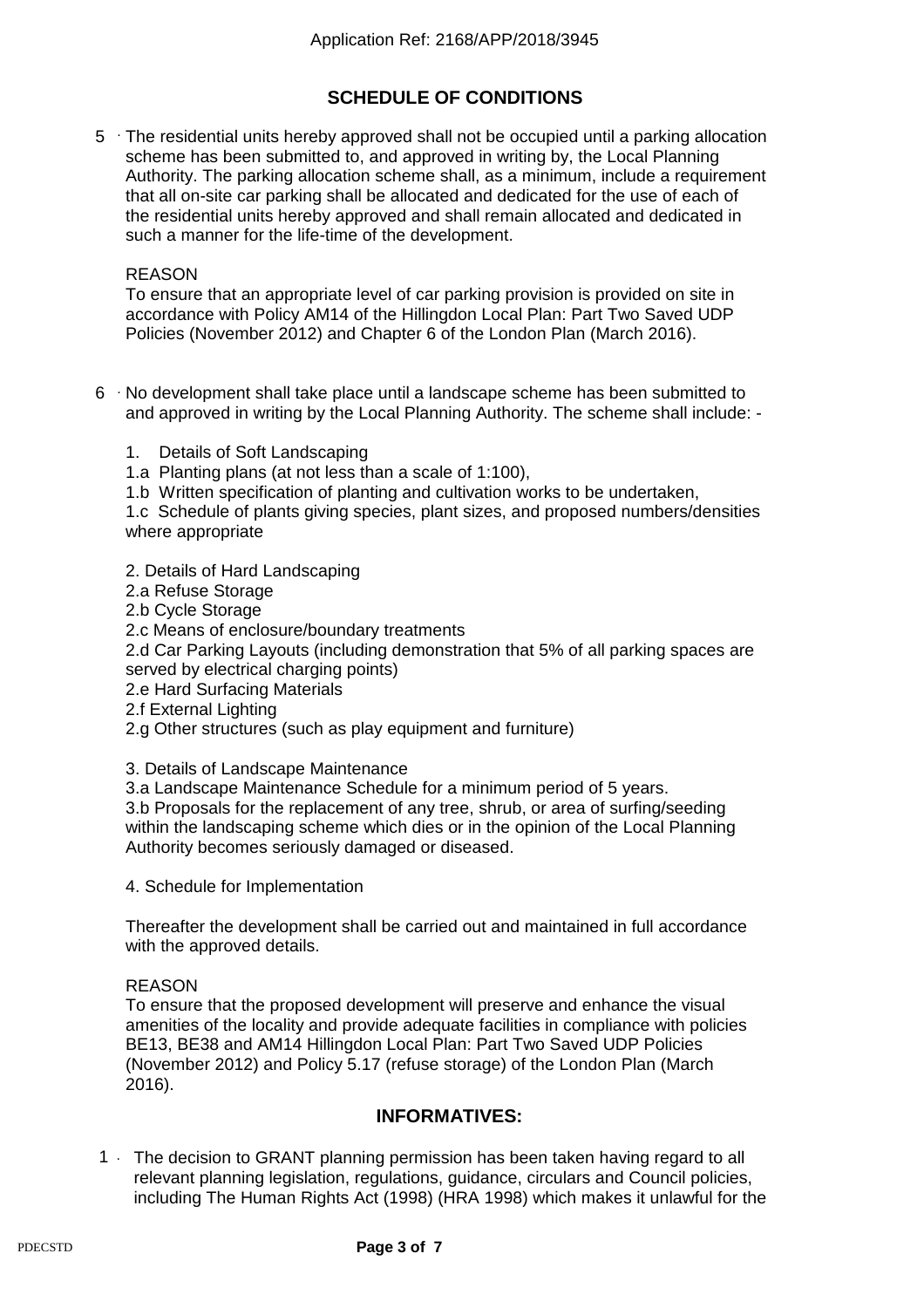# **SCHEDULE OF CONDITIONS**

Council to act incompatibly with Convention rights, specifically Article 6 (right to a fair hearing); Article 8 (right to respect for private and family life); Article 1 of the First Protocol (protection of property) and Article 14 (prohibition of discrimination).

2 The decision to GRANT planning permission has been taken having regard to the policies and proposals in the Hillingdon Unitary Development Plan Saved Policies (September 2007) as incorporated into the Hillingdon Local Plan (2012) set out below, including Supplementary Planning Guidance, and to all relevant material considerations, including The London Plan - The Spatial Development Strategy for London consolidated with alterations since 2011 (2016) and national guidance.

Part 1 Policies:

PT1.BE1 (2012) Built Environment

Part 2 Policies

| AM7               | Consideration of traffic generated by proposed developments.                                                                 |
|-------------------|------------------------------------------------------------------------------------------------------------------------------|
| <b>AM14</b>       | New development and car parking standards.                                                                                   |
| <b>BE13</b>       | New development must harmonise with the existing street scene.                                                               |
| <b>BE15</b>       | Alterations and extensions to existing buildings                                                                             |
| <b>BE19</b>       | New development must improve or complement the character of the<br>area.                                                     |
| <b>BE20</b>       | Daylight and sunlight considerations.                                                                                        |
| <b>BE21</b>       | Siting, bulk and proximity of new buildings/extensions.                                                                      |
| <b>BE23</b>       | Requires the provision of adequate amenity space.                                                                            |
| <b>BE24</b>       | Requires new development to ensure adequate levels of privacy to<br>neighbours.                                              |
| <b>BE38</b>       | Retention of topographical and landscape features and provision of<br>new planting and landscaping in development proposals. |
| H <sub>8</sub>    | Change of use from non-residential to residential                                                                            |
| OE1               | Protection of the character and amenities of surrounding properties<br>and the local area                                    |
| OE3               | Buildings or uses likely to cause noise annoyance - mitigation<br>measures                                                   |
| <b>HDAS-LAY</b>   | Residential Layouts, Hillingdon Design & Access Statement,<br>Supplementary Planning Document, adopted July 2006             |
| LPP 3.3           | (2016) Increasing housing supply                                                                                             |
| LPP 3.4           | (2015) Optimising housing potential                                                                                          |
| LPP 3.5           | (2016) Quality and design of housing developments                                                                            |
| NPPF1             | NPPF - Delivering sustainable development                                                                                    |
| NPPF <sub>6</sub> | NPPF - Delivering a wide choice of high quality homes                                                                        |
|                   |                                                                                                                              |

3 The Council will recover from the applicant the cost of highway and footway repairs, including damage to grass verges.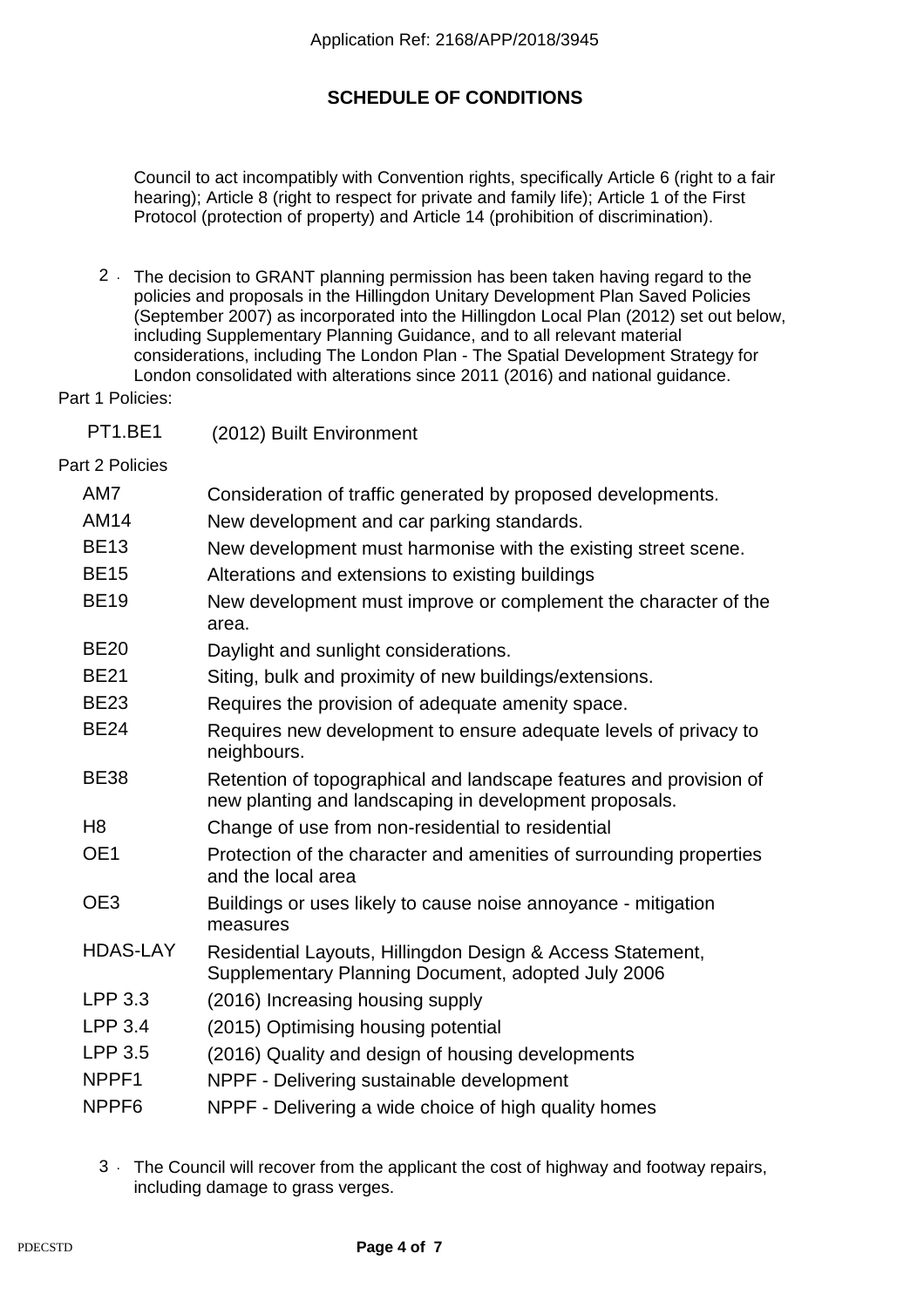## **SCHEDULE OF CONDITIONS**

Care should be taken during the building works hereby approved to ensure no damage occurs to the verge or footpaths during construction. Vehicles delivering materials to this development shall not override or cause damage to the public footway. Any damage will require to be made good to the satisfaction of the Council and at the applicant's expense.

For further information and advice contact - Highways Maintenance Operations, Central Depot - Block K, Harlington Road Depot, 128 Harlington Road, Hillingdon, Middlesex, UB3 3EU (Tel: 01895 277524).

- 4 On this decision notice policies from the Councils Local Plan: Part 1 Strategic Policies appear first, then relevant saved policies (referred to as policies from the Hillingdon Unitary Development Plan - Saved Policies September 2007), then London Plan Policies (2016). On the 8th November 2012 Hillingdon's Full Council agreed the adoption of the Councils Local Plan: Part 1 - Strategic Policies. Appendix 5 of this explains which saved policies from the old Unitary Development (which was subject to a direction from Secretary of State in September 2007 agreeing that the policies were 'saved') still apply for development control decisions.
- In dealing with the application the Council has implemented the requirement in the National Planning Policy Framework to work with the applicant in a positive and proactive way. We have made available detailed advice in the form of our statutory policies from the 'Saved' UDP 2007, Local Plan Part 1, Supplementary Planning Documents, Planning Briefs and other informal written guidance, as well as offering a full pre-application advice service, in order to ensure that the applicant has been given every opportunity to submit an application which is likely to be considered favourably. 5 .
- 6 Under the terms of the Planning Act 2008 (as amended) and Community Infrastructure Levy Regulations 2010 (as amended), this development is liable to pay the London Borough of Hillingdon Community Infrastructure Levy (CIL) and the Mayor of London's Community Infrastructure Levy (CIL). This will be calculated in accordance with the London Borough of Hillingdon CIL Charging Schedule 2014 and the Mayor of London's CIL Charging Schedule 2012. Before commencement of works the development parties must notify the London Borough of Hillingdon of the commencement date for the construction works (by submitting a Commencement Notice) and assume liability to pay CIL (by submitting an Assumption of Liability Notice) to the Council at planning@hillingdon.gov.uk. The Council will then issue a Demand Notice setting out the date and the amount of CIL that is payable. Failure to submit a valid Assumption of Liability Notice and Commencement Notice prior to commencement of the development may result in surcharges being imposed.

The above forms can be found on the planning portal at: www.planningportal.gov.uk/planning/applications/howtoapply/whattosubmit/cil

Pre-Commencement Conditions: These conditions are important from a CIL liability perspective as a scheme will not become CIL liable until all of the pre-commencement conditions have been discharged/complied with.

## **END OF SCHEDULE**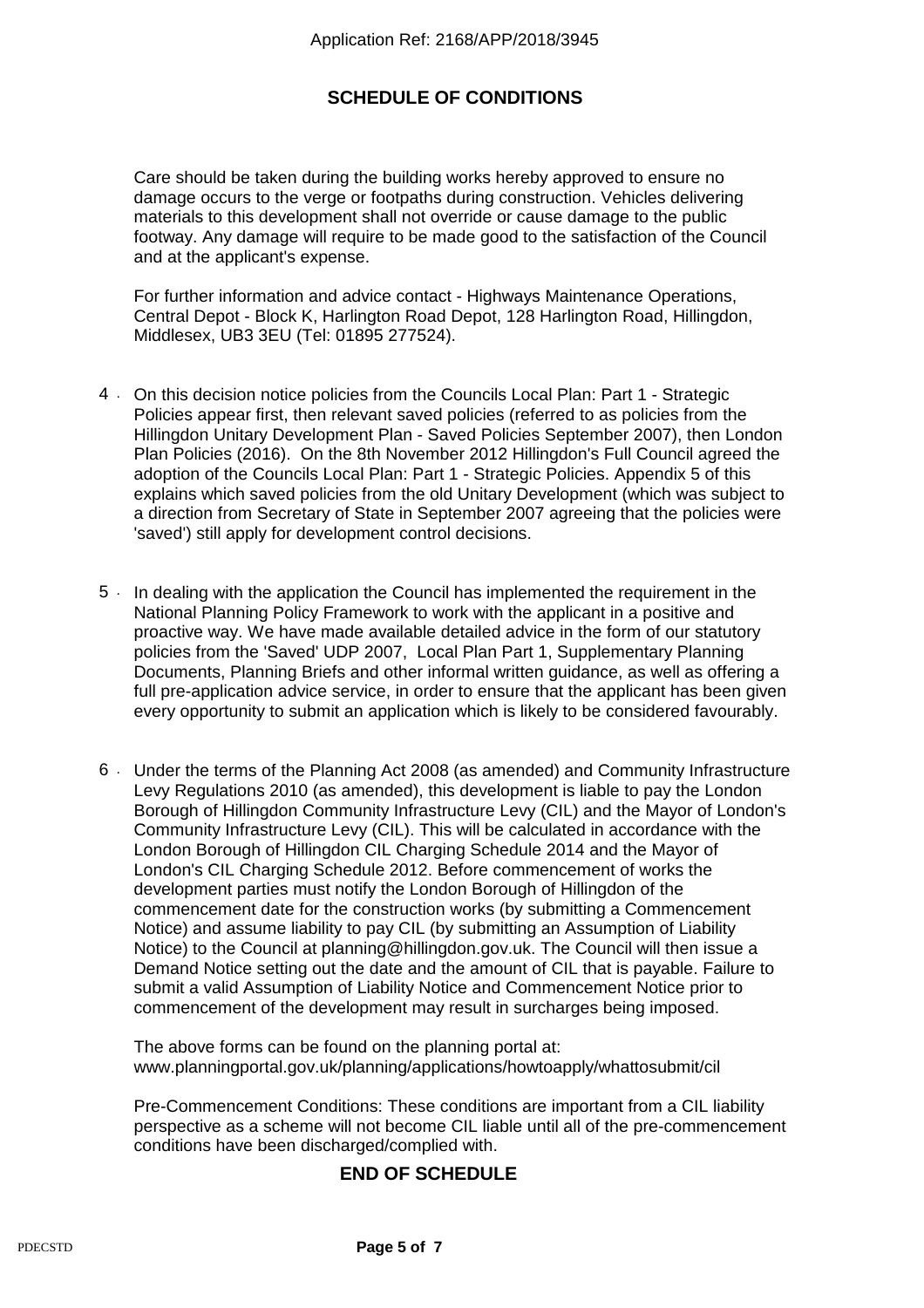Application Ref: 2168/APP/2018/3945

## **SCHEDULE OF CONDITIONS**

**Address:** Residents Services London Borough of Hillingdon 3 North Civic Centre, High Street, Uxbridge UB8 1UW Tel: 01895 250230 **www.hillingdon.gov.uk**

## **GRANT OF PLANNING PERMISSION**

Application Ref.No.: 2168/APP/2018/3945

# **SCHEDULE OF PLANS**

Planning, Design & Access Statement - received 07 Nov 2018 FPM-0011 Rev. P 3 - received 07 Nov 2018 FPM-YB-ZZ-00-DR-A-0002 Rev. P019 - received 07 Nov 2018 FPM-YB-ZZ-09-DR-A-1104 Rev. P0 1 - received 07 Nov 2018 FPM-YB-ZZ-09-DR-A-1102 Rev. P0 2 - received 07 Nov 2018 FPM-YB-ZZ-09-DR-A-1101 Rev. P0 4 - received 07 Nov 2018 11/328/LP1 - received 07 Nov 2018 Agent's email dated 13.2.19 - received 13 Feb 2019 FPM-YB-ZZ-00-DR-A-0012 - received 13 Feb 2019